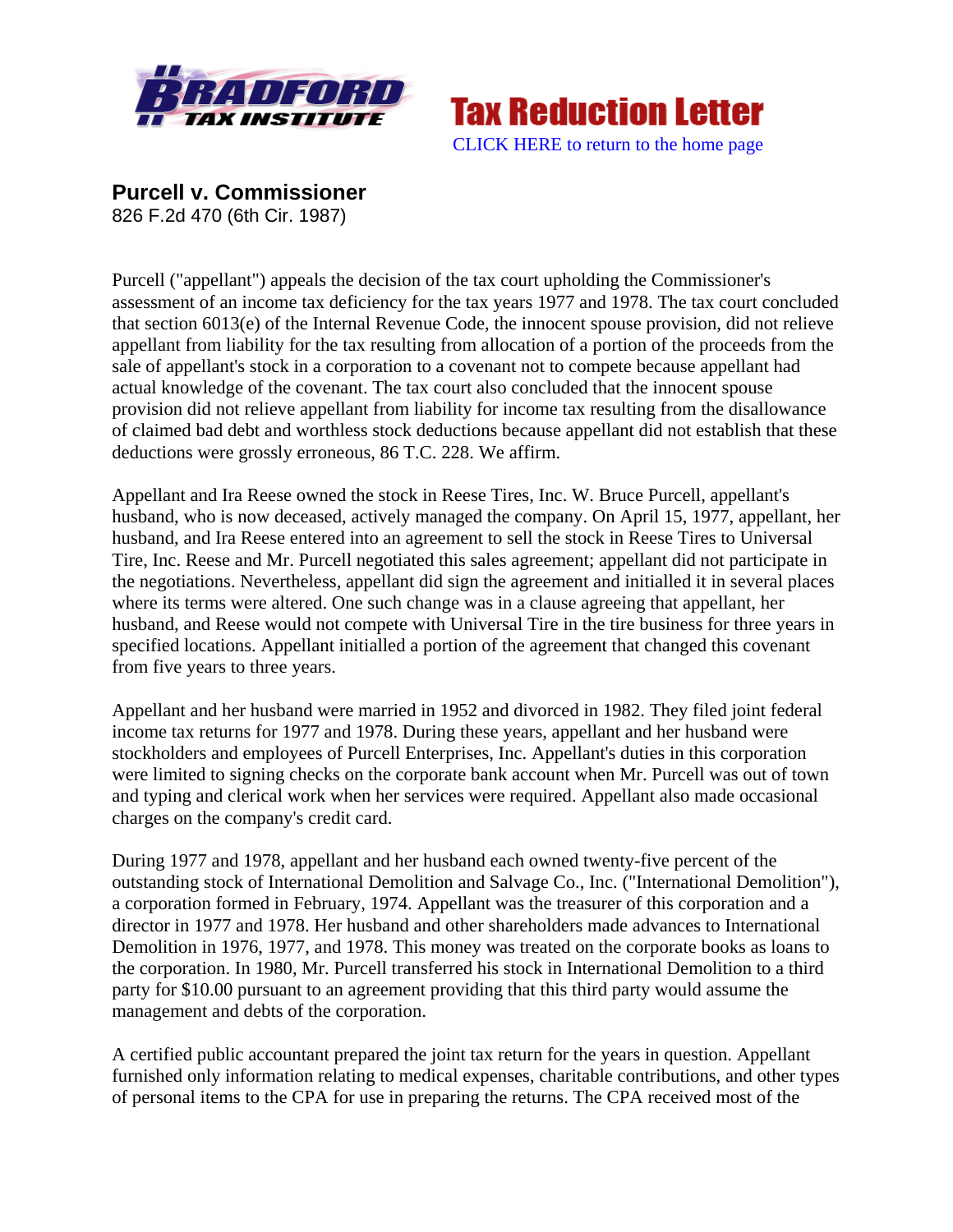information used in preparing the returns from the comptroller of Purcell Enterprises, who was also the comptroller of International Demolition. The CPA occasionally requested information from Mr. Purcell if the comptroller could not furnish the information. The CPA testified that at the time he prepared the returns, he believed he had sufficient information to prepare the returns correctly and made no audit of appellant or Mr. Purcell's records. Appellant did not review the returns prior to signing.

On their joint federal income tax returns for 1977 and 1978, appellant and her husband claimed deductions for nonbusiness bad debts from Reese Tires in the respective amounts of \$17,500 and \$5,298.69. They also claimed deductions for nonbusiness bad debts with respect to International Demolition in the amounts of \$144,411.26 for 1977 and \$95,185.05 for 1978. The Commissioner, in the notice of deficiency, disallowed these deductions because it was not established that these debts became worthless in the years in which the losses were claimed. Appellant and her husband also reported that they had sustained a long-term capital loss during 1977 in the amount of \$26,904.85 because of the worthlessness of their stock in International Demolition. The Commissioner also disallowed this deduction because it was not established that the stock became worthless in 1977. Finally, the Commissioner increased their reported income by \$15,300 for 1977 because this amount was the amount of the sale price of the Reese Tires stock attributable to the covenant not to compete.

Appellant filed a petition for redetermination of these deficiencies in the tax court. Although conceding that the adjustments were correct, appellant contended that she should be afforded relief as an innocent spouse under section 6013(e) of the Internal Revenue Code. With respect to the income derived from the covenant not to compete, the tax court held that section 6013(e) did not provide appellant with relief inasmuch as she had knowledge of the provision in the sales agreement. Although the court recognized that she did not participate in the negotiations for the sale of Reese Tires, she owned the stock and was a signatory to the contract. Further, the court emphasized that appellant initialled a change in the years for which the covenant was effective. Although the court noted that appellant did not know the tax consequences of the covenant, it stated that the knowledge contemplated by section  $6013(e)(1)(C)$  is not knowledge of the tax consequences of a transaction but knowledge of the transaction itself. See, e.g., Quinn v. Commissioner, 524 F.2d 617, 626 (7th Cir.1975).

With respect to the worthless stock and bad debt deductions, the court found that appellant did not know that these items were taken as deductions. Nevertheless, the court held that she did not meet her burden of proof that these deductions were "grossly erroneous" as defined in section 6013(e)(2).1 The court noted that International Demolition was in poor financial condition during the years in question and that the CPA testified that at the time he prepared the returns he believed that all items were accurate. The court further noted that the CPA relied on information supplied by the comptroller of Purcell Enterprises and International Demolition.

# **I.**

Section 6013(d)(3) of the Internal Revenue Code provides that when a joint return is filed, the parties are jointly and severally liable for the amount of tax due. One exception to this rule is the innocent spouse provision contained in section 6013(e).2 This section provides that a spouse is relieved from liability where, on a joint return, there is a substantial understatement3 of tax attributable to grossly erroneous items, if the other spouse establishes that in signing the return, he or she did not know, and had no reason to know, that there was such substantial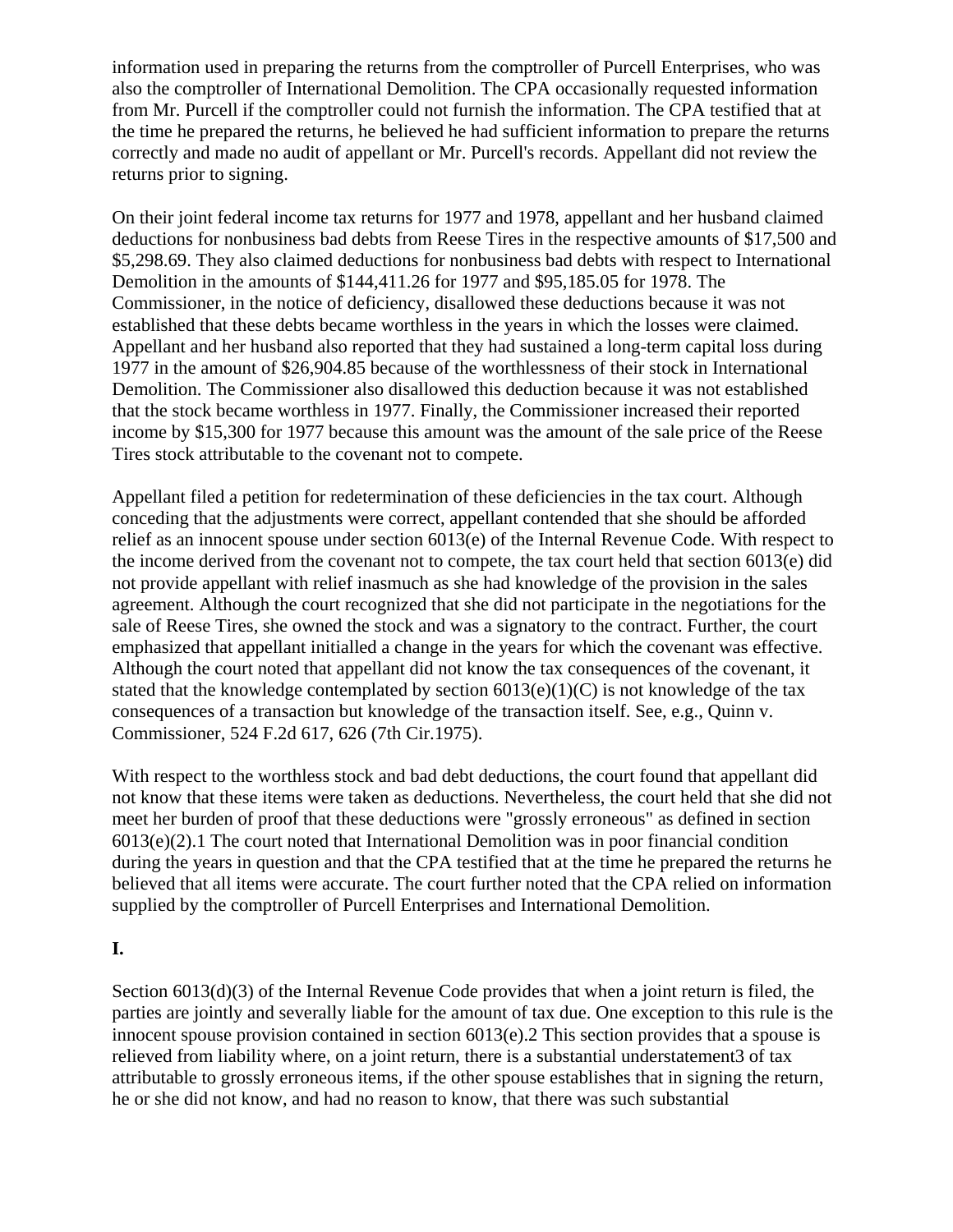understatement, and, taking into account all the circumstances, it is inequitable to hold the other spouse liable for the deficiency in tax attributable to such substantial understatement. This Court has held that the taxpayer has the burden of proof with respect to all requirements of section 6013(e). Shea v. Commissioner, 780 F.2d 561, 565 (6th Cir.1986). The statute further provides that any understatement of tax attributable to omitted income is considered grossly erroneous. Understatements of tax attributable to deductions, on the other hand, are "grossly erroneous items" only if the deductions have "no basis in fact or law."

## **II.**

The tax court concluded that appellant was not entitled to relief with respect to the tax resulting from the income from the portion of the sale price of Reese Tires stock allocated to the covenant not to compete because appellant had actual knowledge of the transaction that gave rise to the omission of income. Whether appellant knew of the substantial understatement of tax on the joint return is a question of fact subject to the clearly erroneous standard of review. Id. Appellant testified that her husband informed her that they were selling Reese Tires, and she admitted signing the agreement. Appellant initialled her consent to a handwritten change in the covenant reducing its term from five to three years. There was ample basis for the tax court to find that she knew that the noncompetition provision was in the contract. Furthermore, the tax court's conclusion that her awareness of the tax consequences of this transaction was immaterial is correct. As the Seventh Circuit stated: "[t]he knowledge contemplated by [section 6013(e) ] is not knowledge of the tax consequences of a transaction but rather knowledge of the transaction itself." Quinn v. Commissioner, 524 F.2d 617, 626 (7th Cir.1975) (citation omitted).4 Thus, we believe that the court correctly concluded that appellant was not entitled to relief from the deficiency resulting from the income derived from the covenant not to compete.

## **III.**

Prior to the 1984 amendments, section 6013(e) provided no relief where the understatement of tax was attributable to claimed deductions. With the 1984 amendments, Congress extended the term "grossly erroneous items" to apply to claims of deductions, credits or bases for which there is no basis in law or fact that give rise to a substantial understatement of taxable income. H.Rep. No. 98-432, Pt. 2, 98th Cong., 2d Sess. 1502, reprinted in 1984 U.S.Code Cong. & Admin.News 697, 1143. The tax court in the present case concluded that appellant did not qualify for relief under section 6013(e) with respect to the nonbusiness bad debt and worthless stock deductions because this understatement of tax was not attributable to "grossly erroneous items" as so defined because appellant failed to demonstrate that there was no basis in fact or law for the deductions.

Relying on Shenker v. Commissioner, 804 F.2d 109 (8th Cir.1986), cert. denied, --- U.S. ----, 107 S.Ct. 2460, 95 L.Ed.2d 869 (1987), appellant contends that whenever the taxpayer has had no loss, or the loss did not occur in the tax year for which the taxpayer claimed it, the deduction has no basis in fact or law and is therefore grossly erroneous. In Shenker, the tax court disallowed a deduction claimed on the taxpayers' 1971 joint tax return for the loss of securities held on Mr. Shenker's account at a brokerage firm that he was unable to recover when this firm went bankrupt in 1972. The tax court found that under section 165 of the Internal Revenue Code, which permits deductions only for losses "sustained during the taxable year," Mr. Shenker was not entitled to claim the deduction in 1971 because he suffered the loss in 1972. The company remained viable until forced into liquidation in 1972, and Mr. Shenker never demanded return of the stock until June, 1972. Nevertheless, the tax court concluded that Mrs. Shenker was not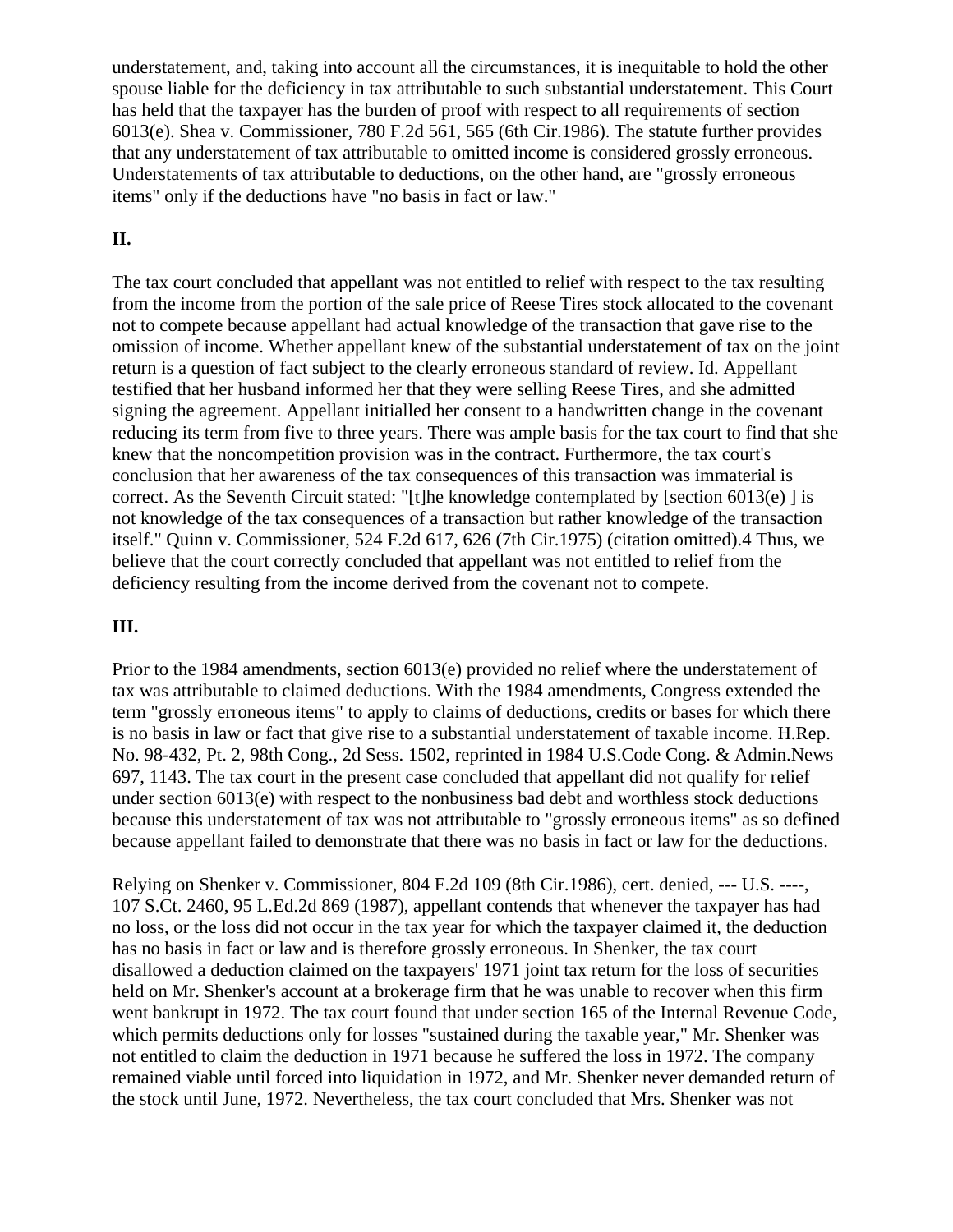entitled to innocent spouse relief because the loss occurred at some point, the issue was merely one of timing, and therefore the deduction was not grossly erroneous.

The Eighth Circuit reversed, stating:

Section 165(a) permits deductions only for losses "sustained during the taxable year." Therefore, for there to be some "basis in fact or law," Sec. 6013(e)(2), for a deduction under Sec. 165(a), there must be some basis not only for claiming that a loss occurred, but also for claiming that it was sustained during the taxable year in question. In the present case, the findings of the Tax Court discussed above make clear that there was simply no basis upon which Mr. Shenker could claim that the loss of his stock occurred in 1971, rather than some later year. We therefore reverse the decision of the Tax Court on this issue, and remand the case for consideration of whether Mrs. Shenker meets the remaining requirements for relief under Sec. 6013(e).

## 804 F.2d at 115.

We believe appellant misreads the Eighth Circuit's holding in Shenker when she asserts that all she need show is that the loss did not occur in the taxable year in question. Rather, the court first pointed out that section 165 requires that a deduction may be taken only if a loss has occurred and also that it was sustained during the tax year in question. It seems then to discuss some "basis in law and fact," apparently to contrast "some" to "no" basis as required by section  $6013(e)(2)$ . It then concludes that in the case before it there was simply no basis for claiming the deductions in 1971, the tax year in question, and the innocent spouse was therefore entitled to relief if she met the remaining requirements of the section. Had there been some basis for claiming the loss was sustained in 1971, we believe the Eighth Circuit would reach the result that we do here and deny relief.

The purpose of the innocent spouse rule is to protect one spouse from the overreaching or dishonesty of the other. Where there is an arguable factual or legal basis for claiming the deduction in the tax year for which the return is filed, it is likely that a fully informed spouse would have joined in the return. To adopt the rule advocated by appellant would place the uninformed spouse in a superior position since it would only be necessary to show that the deduction was improperly taken during the return year. Furthermore, appellant's position would result in reading out the requirement in section 6013(e)(2)(B) that there must be no basis in fact or law for the deduction, credit, or basis.

Appellant contends that the debts and stock in the present case were not wholly without value in the years in which the deductions were taken. With respect to the bad debts, appellant contends that Mr. Purcell did have a reasonable prospect of payment in the years in which the deductions were taken.5 The tax returns for International Demolition for 1978 and 1979 showed an operating profit before applying the net operating loss carryover. Furthermore, International Demolition continued to carry the debts on its books as debts to shareholders. With respect to the worthless stock deduction, appellant contends that the record before the court demonstrated that the stock did not become totally worthless in 1977. Mr. Purcell and other International Demolition stockholders also loaned money to this company in 1976, 1977, and 1978. Furthermore, International Demolition did not fail until several years after the year in which the worthless stock deduction was taken. Pointing to this information, appellant disagrees with the court's conclusion that she made no showing that these deductions had no basis in fact or law. Appellant also points out that the CPA who prepared the returns testified that he did not do any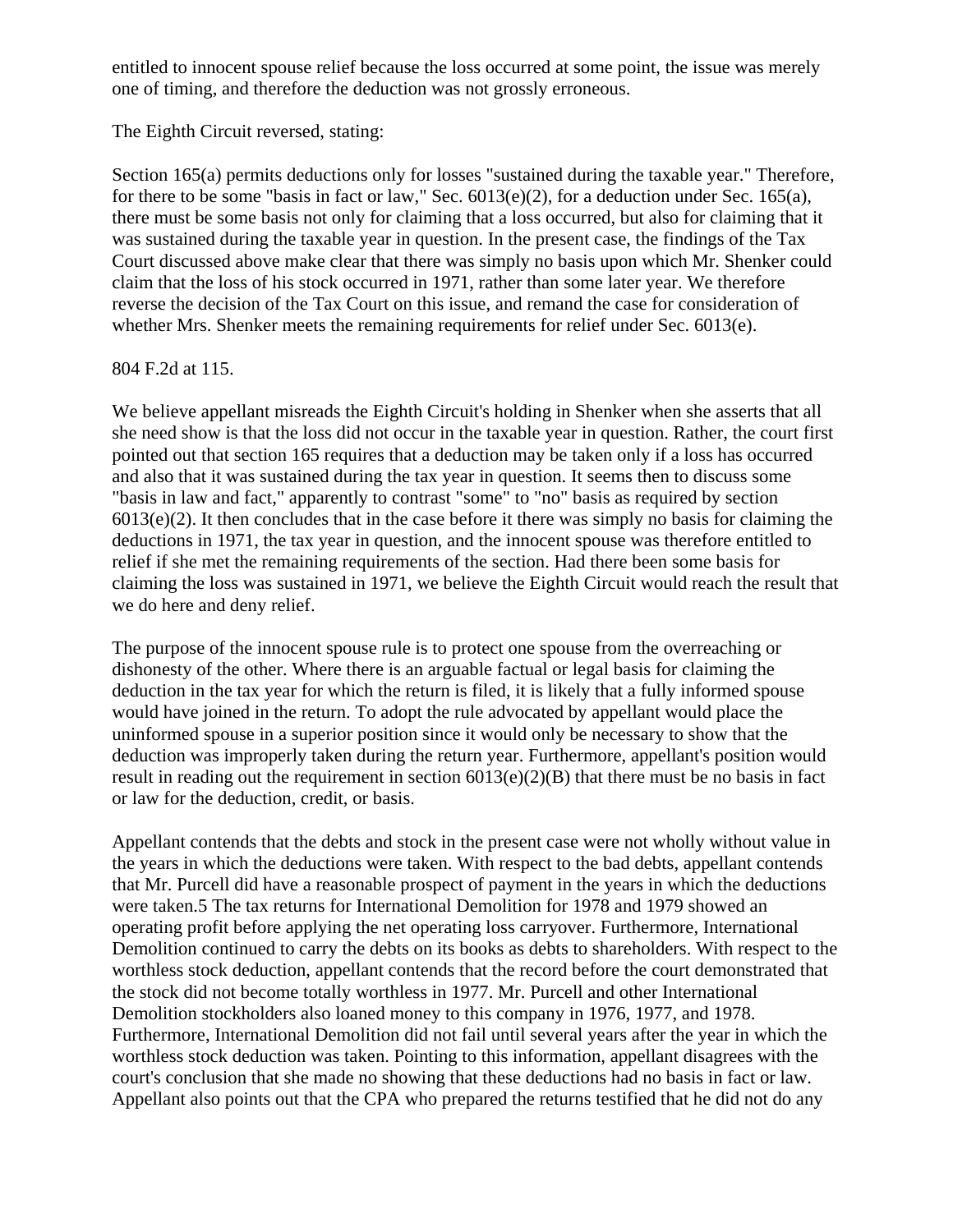investigation into the information supplied to him; thus, the tax court erred in assuming that the CPA satisfied himself as to the accuracy of the information on the returns.

The statute does not define "no basis in fact or law." The only legislative history with respect to this issue is contained in a House committee report. The report states that a spouse may be entitled to relief where, for example, one spouse claims phony business deductions in order to avoid paying tax and the other spouse has no reason to know that the deductions are phony. H.Rep. No. 98-432, Pt. 2, 98th Cong., 2d Sess. 1502, reprinted in 1984 U.S.Code Cong. & Admin.News 697, 1143. In other cases, the tax court has interpreted the term "grossly erroneous items" to mean deductions or credits that are "fraudulent," "frivolous," "phony," or "groundless." E.g., Douglas v. Commissioner, 86 T.C. 758 (1986); Sivils v. Commissioner, 86 T.C. 79 (1986).

We believe that the tax court's conclusion that appellant failed to meet her burden of proving that the deductions had no basis in fact or law is correct. The court found that International Demolition was in financial straits during 1977 and 1978. The corporation paid no salaries to officers after 1977, after paying approximately \$49,000 in 1976 and \$4,400 in 1977. Additionally, the corporation's net operating losses increased from \$434,280.59 in 1975 to \$964,304.64 in 1978 and the value of its assets (exclusive of liabilities) declined from \$1,285,113.40 in 1975 to \$268,958.01 in 1978. Corporate assets consisting of buildings, furniture, and equipment were liquidated in 1977 and 1978. Finally, although International Demolition reported operating profits in 1978 and 1979, these profits apparently resulted from recapture of depreciation on the disposition of corporate assets.7 Thus, there was both an arguable factual and legal basis for claiming them in the tax year in which they were taken.

IV.

Accordingly, the judgment of the tax court is AFFIRMED.

NATHANIEL R. JONES, Circuit Judge, concurring.

I concur in today's affirmance of the tax court's decision denying appellant relief under the "innocent spouse" provision of the Internal Revenue Code, 26 U.S.C. Sec. 6013(e) (Supp. III 1985). I write separately only to register my disagreement with the court's attempt to distinguish the recent decision in Shenker v. Commissioner, 804 F.2d 109 (8th Cir.1986), cert. denied, --- U.S. ----, 107 S.Ct. 2460, 95 L.Ed.2d 869 (1987). With all due respect, it is my view that we should reject outright the Eighth Circuit's analysis of section 6013(e) as an erroneous interpretation of an admittedly counter-intuitive provision of the Code.

As Judge Kennedy notes, the clause immediately preceding section 6013(e) provides that, when a joint return is filed, both spouses are jointly and severally liable for the amount of tax due on the aggregate income. 26 U.S.C. Sec. 6013(d)(3) (1982). However, if "there is a substantial understatement of tax attributable to grossly erroneous items of one spouse," id. Sec.  $6013(e)(1)(B)$  (emphasis added), the innocent spouse may escape liability for the tax, interest and penalties attributable to such understatement if the remaining requirements of subsection (e)(1) are satisfied. Where the understatement of tax is attributable to a disallowed deduction, the Code provides that it will be deemed "grossly erroneous" if there "is no basis in fact or law" for the claimed deduction. Id. Sec.  $6013(e)(2)(B)$ .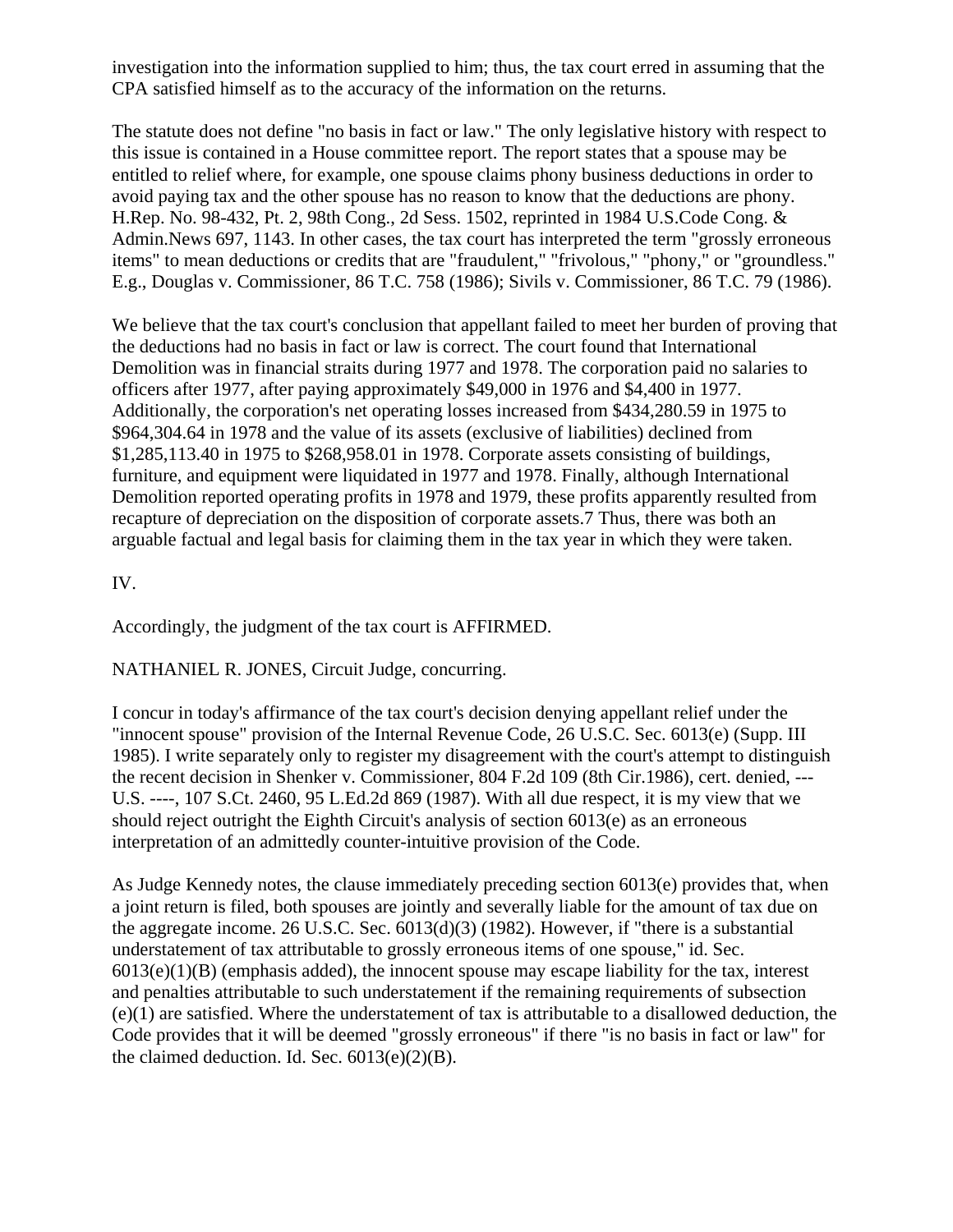Again, as Judge Kennedy observes, the tax court has taken the position that for a claimed deduction of one spouse to be "grossly erroneous" under section  $6013(e)(1)(B)$ , it must be "fraudulent," "frivolous," "phony," or "groundless." As the tax court recently explained:

[I]t simply does not follow that because deductions lacking in a factual or legal basis will be disallowed, all deductions which are disallowed lack a factual or legal basis. Petitioner may not rely on the disallowance or her inability to substantiate the deductions alone to prove a lack of basis in fact or law.

Douglas v. Commissioner, 86 T.C. 758, 763 (1986). I agree with this reading of the statute.

By contrast, the Eighth Circuit in Shenker seemingly rejects this analysis. By looking to section 165(a) and (g), 26 U.S.C. Sec. 165(a), (g) (1982), for the Code's explanation of the deductibility of worthless stock,1 the Shenker court has equated the nondeductibility of a claimed loss with the conclusion that a deduction taken for that loss has "no basis in fact or law." In other words, according to the Eighth Circuit, a claimed deduction for worthless stock or bad nonbusiness debts that is disallowed under sections 165 or 166 is, necessarily, "grossly erroneous" for purposes of section  $6013(e)(1)(B)$  and  $(e)(2)(B)$ .

I do not think that the term "grossly erroneous" deduction can or should be defined simply as an "erroneous" deduction. Such a reading would render superfluous not only the adverb "grossly," but the entire concept of "grossly erroneous deduction," since no would-be innocent spouse seeks relief from an approved deduction. In this manner, the Shenker interpretation substantially undermines the integrity of the presumption of joint and several liability expressed in section 6013(d)(3), and provides a practical incentive for spouses to remain ignorant of each other's business dealings as well as the various items on their joint tax returns.

I would reject the Shenker court's interpretation of the innocent spouse provision and embrace the analysis set forth in the tax court's cases.

1

The court stated that appellant's concession that the Commissioner's adjustment for these deductions was correct was insufficient to establish that the deductions were "grossly erroneous."

2

Section 6013(e), as amended by the Deficit Reduction Act of 1984, provides in pertinent part:

(e) Spouse relieved of liability in certain cases.

(1) In general.

Under regulations prescribed by the Secretary, if--

(A) a joint return has been made under this section for a taxable year,

(B) on such return there is a substantial understatement of tax attributable to grossly erroneous items of one spouse,

(C) the other spouse establishes that in signing the return he or she did not know, and had no reason to know, that there was such substantial understatement, and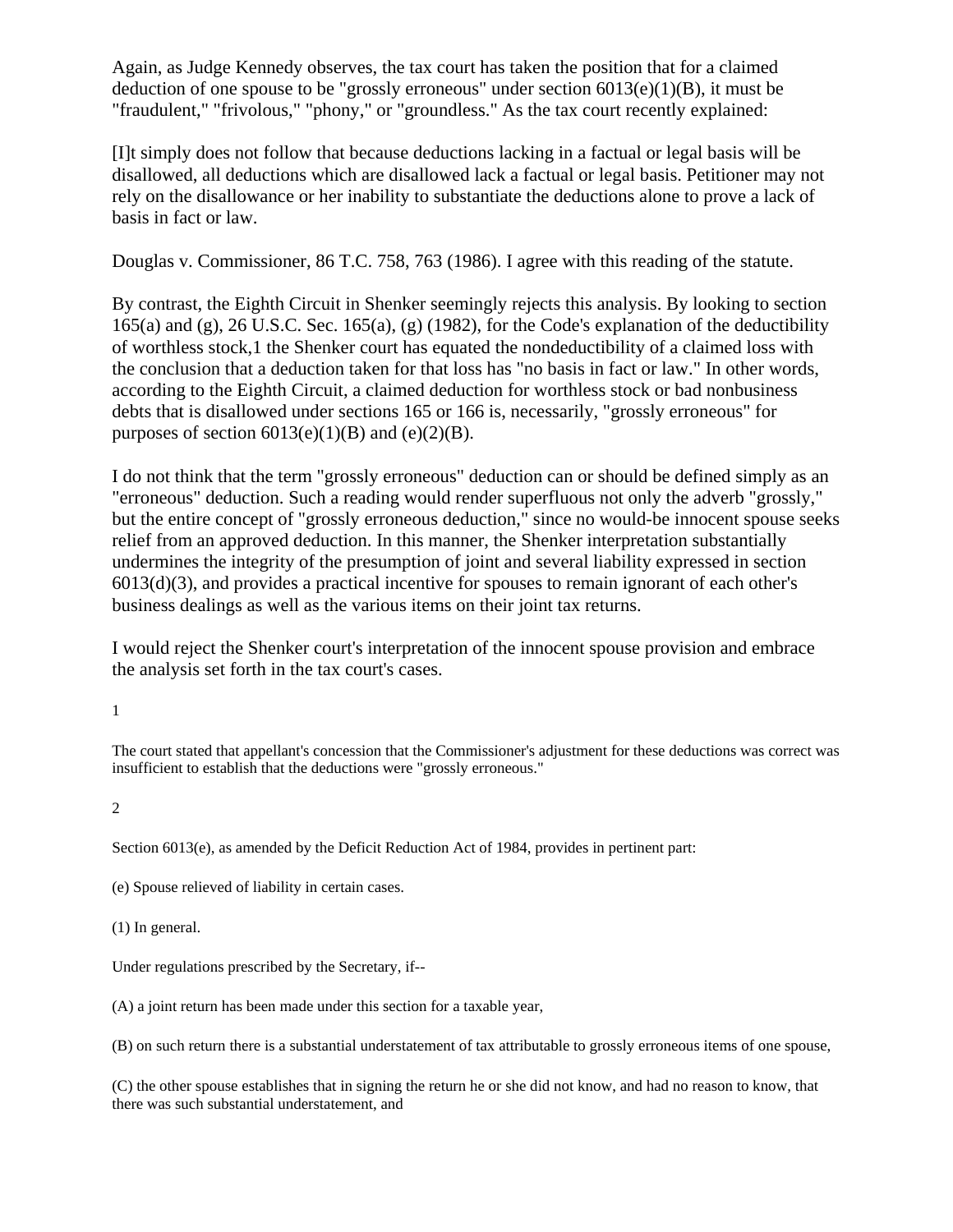(D) taking into account all the facts and circumstances, it is inequitable to hold the other spouse liable for the deficiency in tax for such taxable year attributable to such substantial understatement,

then the other spouse shall be relieved of liability for tax (including interest, penalties, and other amounts) for such taxable year to the extent such liability is attributable to such substantial understatement.

(2) Grossly erroneous items.

For purposes of this subsection, the term "grossly erroneous items" means, with respect to any spouse--

(A) any item of gross income attributable to such spouse which is omitted from gross income, and

(B) any claim of a deduction, credit, or basis by such spouse in an amount for which there is no basis in fact or law.

Deficit Reduction Act of 1984, Pub.L. No. 98-369, Sec. 424(a), 98 Stat. 494, 801-02 (1984) (current version at 26 U.S.C. Sec. 6013(e) (Supp. III 1985)). Section 2 of the Tax Reform Act of 1986, Pub.L. No. 99-514, Sec. 2 (1986), has redesignated the Internal Revenue Code of 1954 as the Internal Revenue Code of 1986. Nevertheless, the years at issue in the present case antedate the Tax Reform Act of 1988.

Section 424(c) of the Deficit Reduction Act renders the amendment to section 6013(e) of the Code applicable to all taxable years to which the Internal Revenue Code of 1954 applied.

#### 3

Section 6013(e)(3) defines substantial understatement as a liability in excess of \$500. Section 6013(e)(4) further provides that in the case of liability not attributable to an omission of an item of gross income, the understatement of tax must also exceed a specified percentage of the spouse's adjusted gross income for the preadjustment year. In the present case, it is undisputed that the understatement of income for both years was substantial

#### 4

Appellant relies incorrectly on this Court's decision in Shea in support of her argument that the tax court applied the incorrect legal standard for determining whether she did not know and had no reason to know that there was a substantial understatement of income. Unlike the situation in the present case, the tax court in Shea concluded that the taxpayer had no actual knowledge of the understatement. Shea, 780 F.2d at 565

5

Appellant contends that the test for a proper bad debt deduction is similar to the worthless stock deduction--the debt must have had some worth at the beginning of the tax year and no worth at the end of the tax year. Treas.Reg. Sec. 1.166-5(a)(2) (1986)

#### 6

Appellant also argues that she met the other criteria for the innocent spouse exception to the joint and several liability rule. Nevertheless, the tax court concluded that she could not qualify for the exception with respect to the bad debt and worthless stock deductions because she had not shown that these deductions were grossly erroneous. Furthermore, the court held that she did not meet the exception with respect to the income derived from the covenant not to compete because she knew of the transaction. Therefore, this Court will not consider whether appellant met the other criteria of the innocent spouse provision